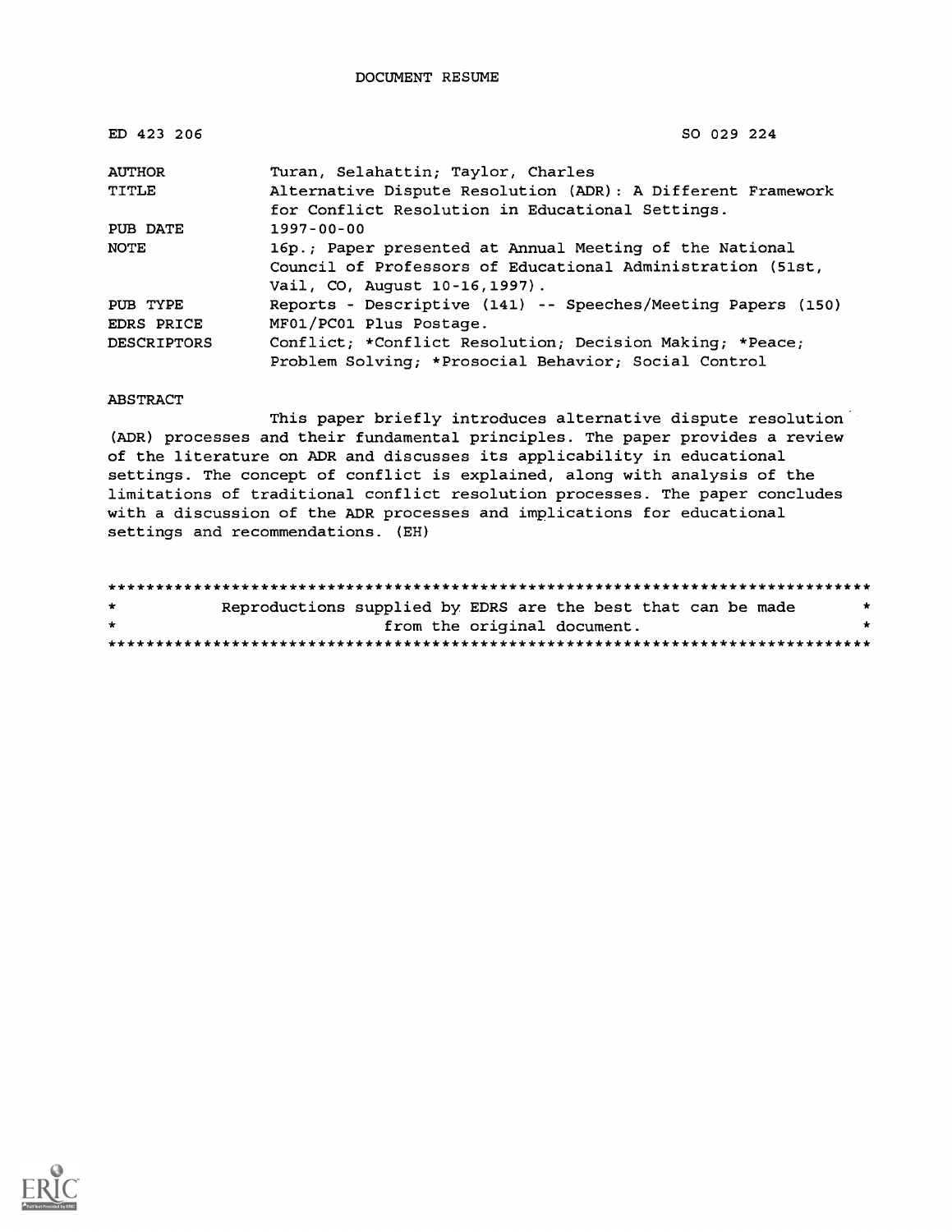Alternative Dispute Resolution (ADR): A Different Framework for Conflict Resolution in Educational Settings

> Selahattin TURAN  $\delta$ Charles TAYLOR Ohio University, USA

PERMISSION TO REPRODUCE AND U.S. DEPARTMENT OF EDUCATION

TO THE EDUCATIONAL RESOURCES<br>INFORMATION CENTER (ERIC)

DISSEMINATE THIS MATERIAL HAS Office of Educational Research and improvement<br>BEEN GRANTED BY EDUCATIONAL RESCUENCES INFORMATION EDUCATIONAL RESOURCES INFORMATION<br>
BEEN GRANTED BY<br>
S. Turan Been reproduced as<br>
EDUCATIONAL RESOURCES INFORMATION<br>
This document has been reproduced as<br>
enceived from the person or organization<br>
originating it. originating it.

Minor changes have been made to improve reproduction quality.

INFORMATION CENTER (ERIC) ● Points of view or opinions stated in this<br>document do not necessarily represent<br>official OERI position or policy.

Paper presented at the National Council of Professors of Educational Administration's 51st Annual Conference August 11-16, 1997, Vail, Colorado, USA.

2

 $\ddot{v}$ 

 $\lambda$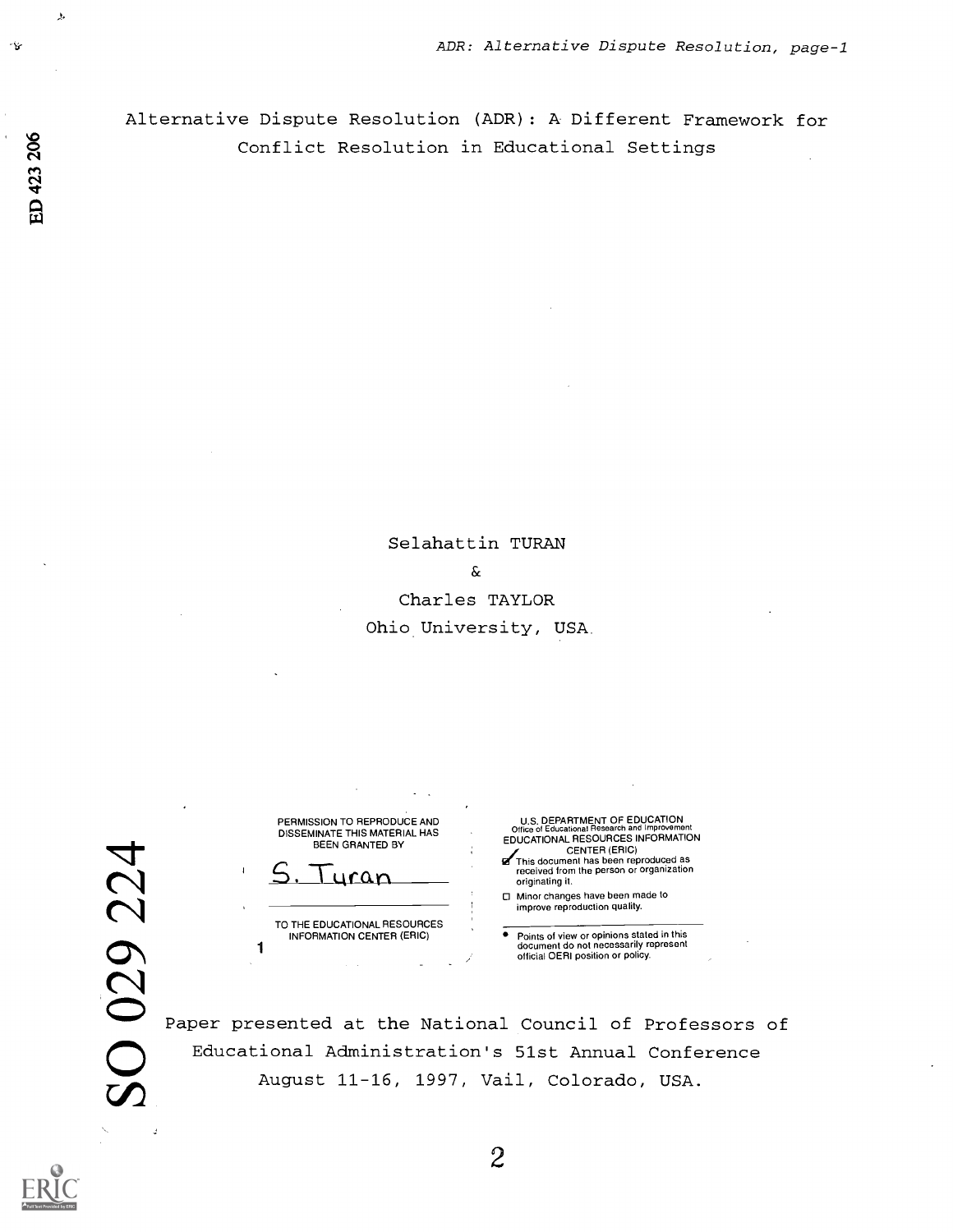# Introduction and Purpose of the Paper

This paper is a brief introduction to alternative dispute resolution processes and their fundamental principles. The primary purpose of this article is to review the literature of alternative dispute resolution and to discuss its applicability in educational settings. The concept of conflict will be briefly explained. Next, the limitations of traditional conflict resolution processes will be analyzed. After discussing alternative dispute resolution processes, the paper will conclude implications for educational settings and recommendations.

# Definition of Conflict

Coser, in his classic book, The Functions of Social Conflict, defined conflict as "a struggle over values and claims to scarce status, power and resources in which the aims of the opponents are to neutralize, injure or eliminate their rivals" (1956, p. 8).

We live in a world of conflicting interests and great social, political, and economic inequalities of status, power, and resources. The clash of classes, riots, rebellions, revolutions, strikes, marches, demonstrations, protest rallies, and racial, religious, and community conflicts are some examples of social conflict. Conflict is not a new phenomenon. Its history goes back to the dawn of man[woman]. Himes (1980) stated that archeological and historical records from the earliest times show people engaged in struggles with their fellows. We see disputes among children, spouses, parents and children, neighbors, ethnic and racial groups, fellow workers, superiors and subordinates, organizations, communities, and citizens and their government (Moore, 1986).

Conflict is a fact and daily part of the lives of people as well as organizations. Most of us see it as stressful confrontation. Dispute may be stressful and unpleasant, but we need to learn how to deal with it in constructive ways which reduce stress and result in satisfactory outcomes. Over the years many approaches have been developed to solve conflicts in organizations. Conflict literature provides many models and

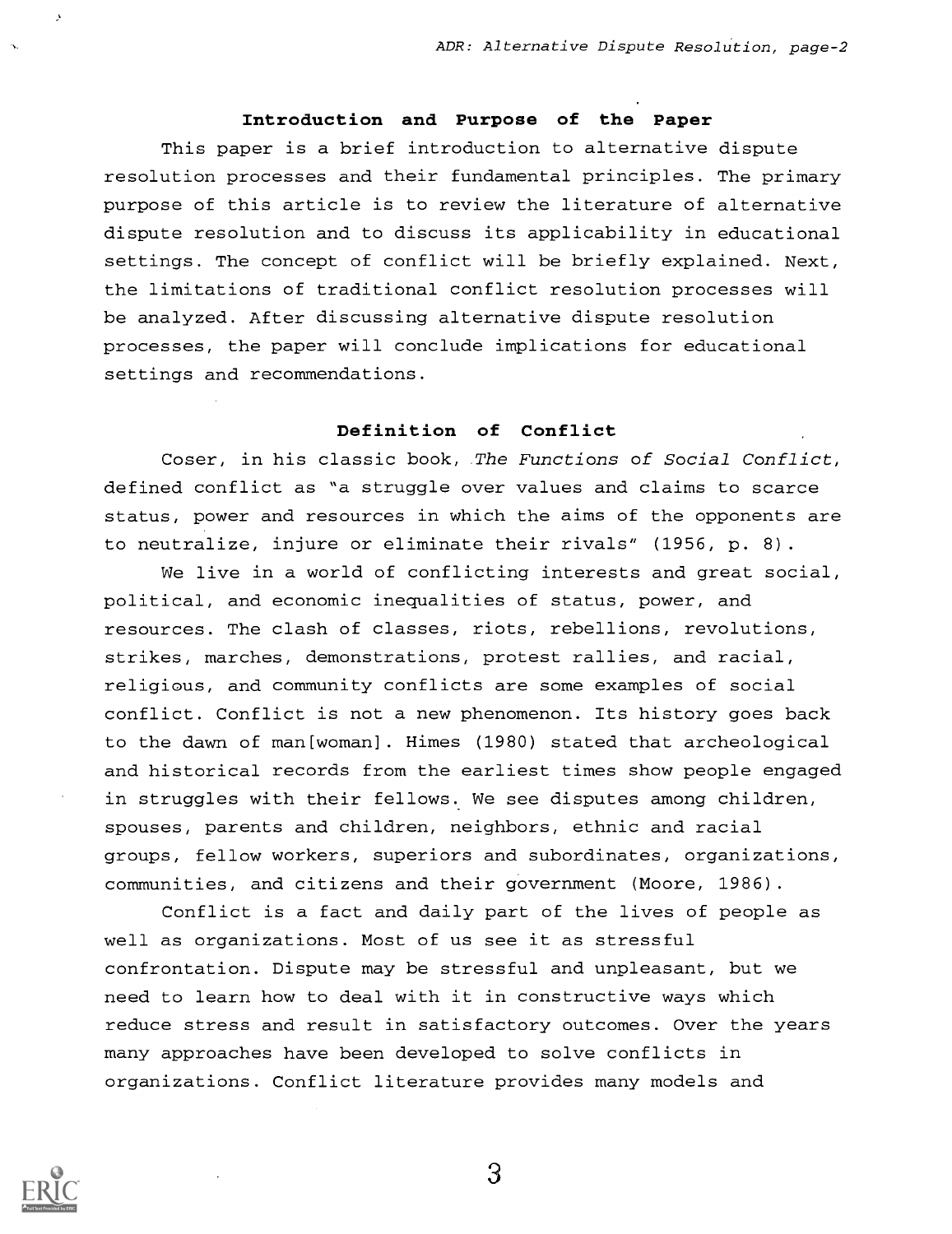approaches of dispute resolution. The traditional approaches have created dissatisfaction among disputants and become costly in terms of money, time, and energy. Unlike traditional models of conflict resolution, such as courts and administrative decisions, alternative dispute resolution (ADR) models emphasize informality, face to face communication, problem-solving orientation, parties shaping the processes, decisions by consensus, and, if necessary, third party assistance.

# Continuum of Conflict Resolution Approaches

Moore (1986) stated that people in conflict have a variety of means of resolving their disputes. Reactions to conflict include avoidance, informal discussion and problem solving, negotiation, mediation, formal resolution processes (grievance, arbitration, administrative action, etc.), legal proceedings (judicial decision, legislative decision), and extra-legal actions (violence, coercion, etc.). These reactions to conflict resolution represent a continuum of conflict management and resolution approaches (see Figure 1).

> INSERT FIGURE 1 ABOUT HERE

Figure 1 illustrates some conflict resolution approaches. Moore (1986, p. 4) states that

Each of these options varies concerning the formality of the process, the privacy of the approach, the people involved, the authority of third party (if there is one), the type of decision that will result, and the amount of coercion that is exercised by or on the disputing parties. On the left-hand of the continuum are informal, private procedures that involve only the disputants. On the other end, one party relies of coercion and often on public action to force the opposing party into submission. In between are various approaches.

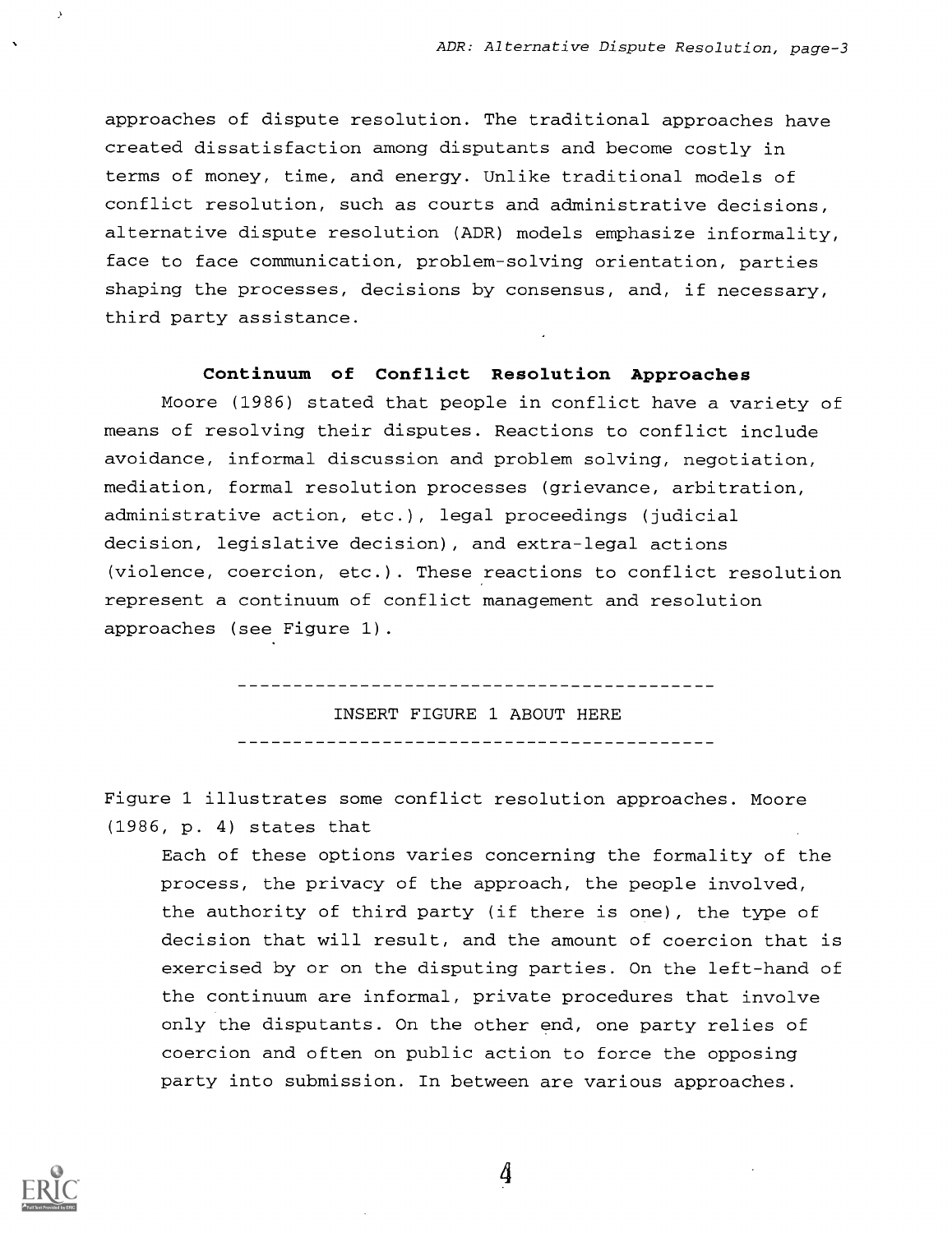This paper focuses on the left-hand side of continuum and discusses the limitations of the other approaches in solving disputes.

#### Limitations of Traditional Dispute Resolution Processes

Literature on conflict resolution in recent years has questioned the role of traditional dispute resolution processes for "failing to provide sufficient opportunity for dialogue among affected contenting parties" (Stephenson & Pops, 1991, p. 17) . In the early 1970s, the American Bar Association pointed out the popular dissatisfaction with the administration of justice by the judicial system (Goldberg, Sander, & Rogers, 1992; Ide, 1993). The same organization, therefore, sponsored a national conference on the causes of popular dissatisfaction with the administration of justice. That was the beginning of the ADR movement. The Bar Association suggested that "alternative forms of dispute resolution, in particular mediation and arbitration, would ease congested courts, reduce settlement time, and minimize costs" (Scimecca, 1993, p. 212) . Since 1970s ADR has grown rapidly in the United States (Breslin & Rubin, 1995; Ide, 1993; Mills, 1991). Susskind & Cruikshank (1987) stated that good conflict resolution should share four characteristics: fairness, efficiency, wisdom, and stability. The authors believe that the fairness, efficiency, stability of traditional approaches in solving disputes are in question. Courts and legislative institutions are two main dominant traditional conflict resolution approaches that feature these limitations and shortcomings.

# Limitations of Representative Democracy

- (a) increasing government accountability,
- (b) the tyranny of the majority,
- (c) lack of long-term commitment,
- (d) inequalities of voting process,
- (f) today's technical complexities, and
- (g) the winner-takes all mind-set (Susskind &



 $\overline{5}$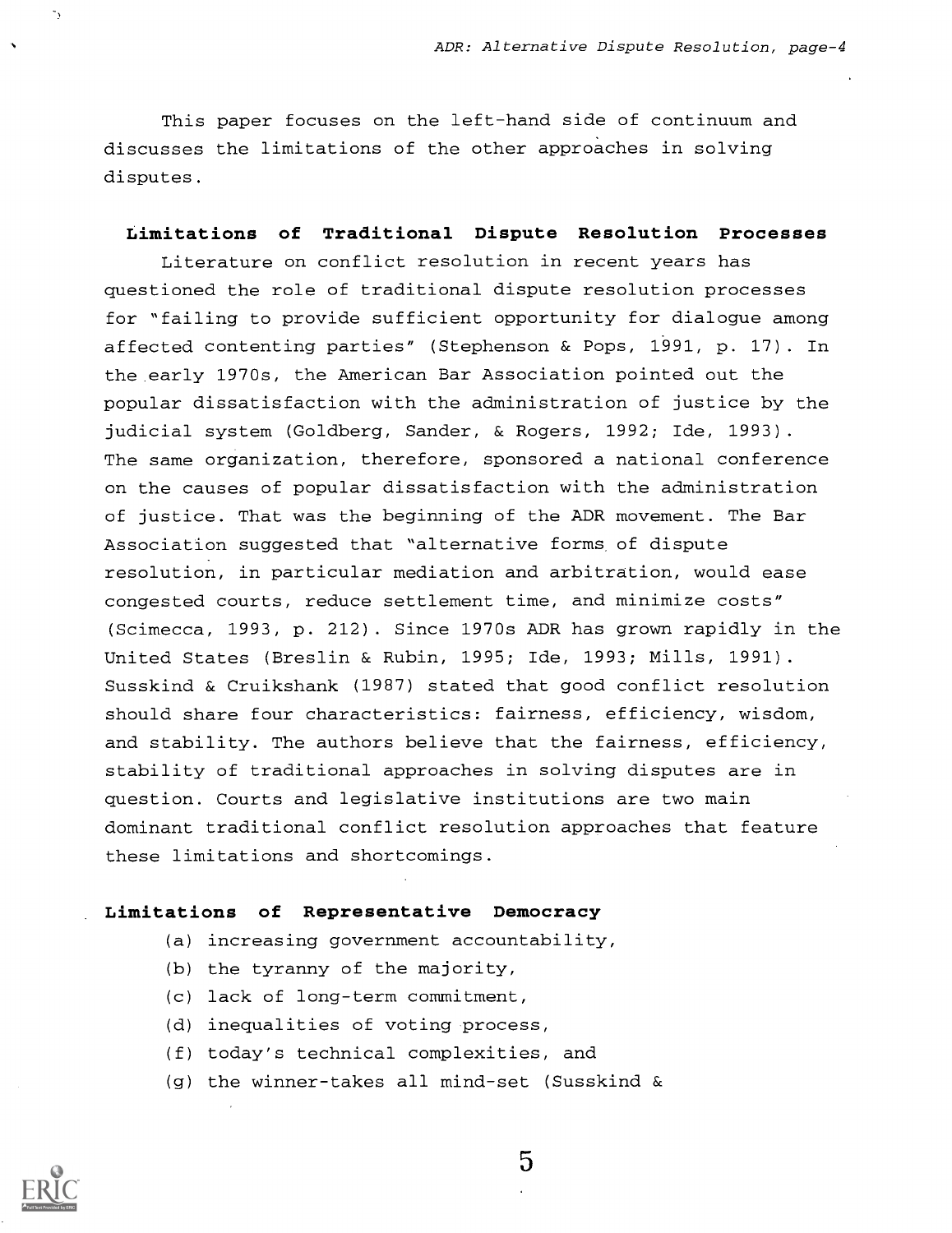Cruikshank,1987)

 $\hat{\mathcal{L}}$ 

#### Shortcomings of Courts

- (a) procedural emphasis,
- (b) continuing legal battles,
- (c) ineffective decision making,
- (d) technical complexities, and
- (f) costs (time, human energy and emotion, money)

Susskind & Cruikshank (1987, p. 76-77) stated that [w]e can no longer expect our system-as flexible and stable as it has proven in the past-to accommodate endless tinkering. We have put effective tools, including our three branches of government, to inappropriate tasks. It is not surprising that we are dissatisfied with the results.

Two alternative processes, negotiation and mediation, will be summarized in the following pages. Those approaches are not intended to take the place of the traditional court system and democratic decision making processes, but rather provide opportunity for dialogue among the disputants, assert "win-win" decisions, and promote open and informal communication between parties.

#### Alternative Dispute Resolution Processes

Alternative Dispute Resolution (ADR) has received wider acceptance of practice (Carpenter & Kennedy, 1988; Goldberg, Sander, & Rogers, 1992; Mills, 1991; Scimecca, 1993; Girard & Koch, 1996; Hall, 1993; Breslin & Rubin, 1993; McDermott & Berkeley, 1996).

Alternative dispute resolution refers to "a variety of approaches that allow the parties to meet face to face to reach a mutually acceptable resolution of the issues in a dispute or potentially controversial situation...all are voluntary processes that involve some form of consensus building, joint problem solving, or negotiation" (Bingham, 1986, xiv) . This definition

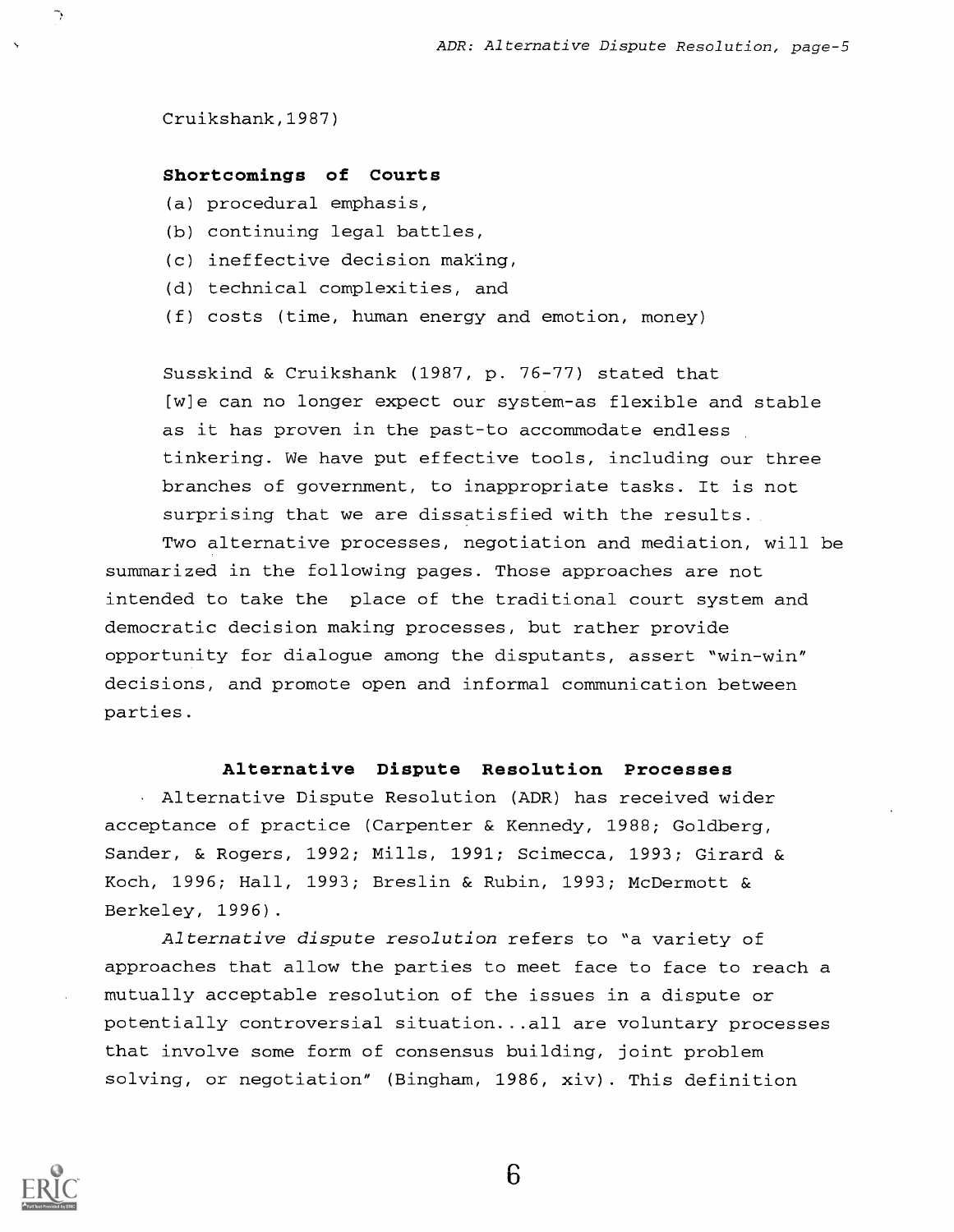does not include litigation, administrative procedures, and arbitration. The two most widely used alternative approaches to dispute resolution are negotiation and mediation.

#### a. Negotiation

 $\gamma$ 

Over the past two decades, researchers have studied and emphasized the importance of negotiation in solving disputes in different settings and circumstances (Breslin & Rubin, 1995; Fisher, Ury, & Patton, 1991; Hall, 1993; Sandole, 1993). Negotiation is the most common form of alternative dispute resolution. Negotiation refers to

a bargaining relationship between parties who have a perceived or actual conflict of interests. The participants voluntarily join in a temporary relationship designed to educate each other about their needs and interests, to exchange specific resources, or to resolve one or more intangible issues such as the form their relationship will take in the future or the procedure by which problems are to be solved. (Moore, 1986, p. 5)

The most popular approach was developed by Fisher, Ury, and Patton, called "principled," "interest-based," "problem-solving," and "win-win." Fisher, Ury, & Patton (1991) identified basic elements of negotiation. These elements, as they pointed out, can be used under almost any circumstance, and consist of the following steps:

- 1. Separate the people from the problem.
- 2. Focus on interests, not positions.
- 3. Invent options for mutual gain.
- 4. Insist on using objective criteria.

#### b. Mediation

Mediation involves the assistance of an acceptable, impartial, and neutral third party. The third party is a mediator who helps parties to resolve their differences. Unlike an arbitrator or judge, a mediator has no power to impose an outcome

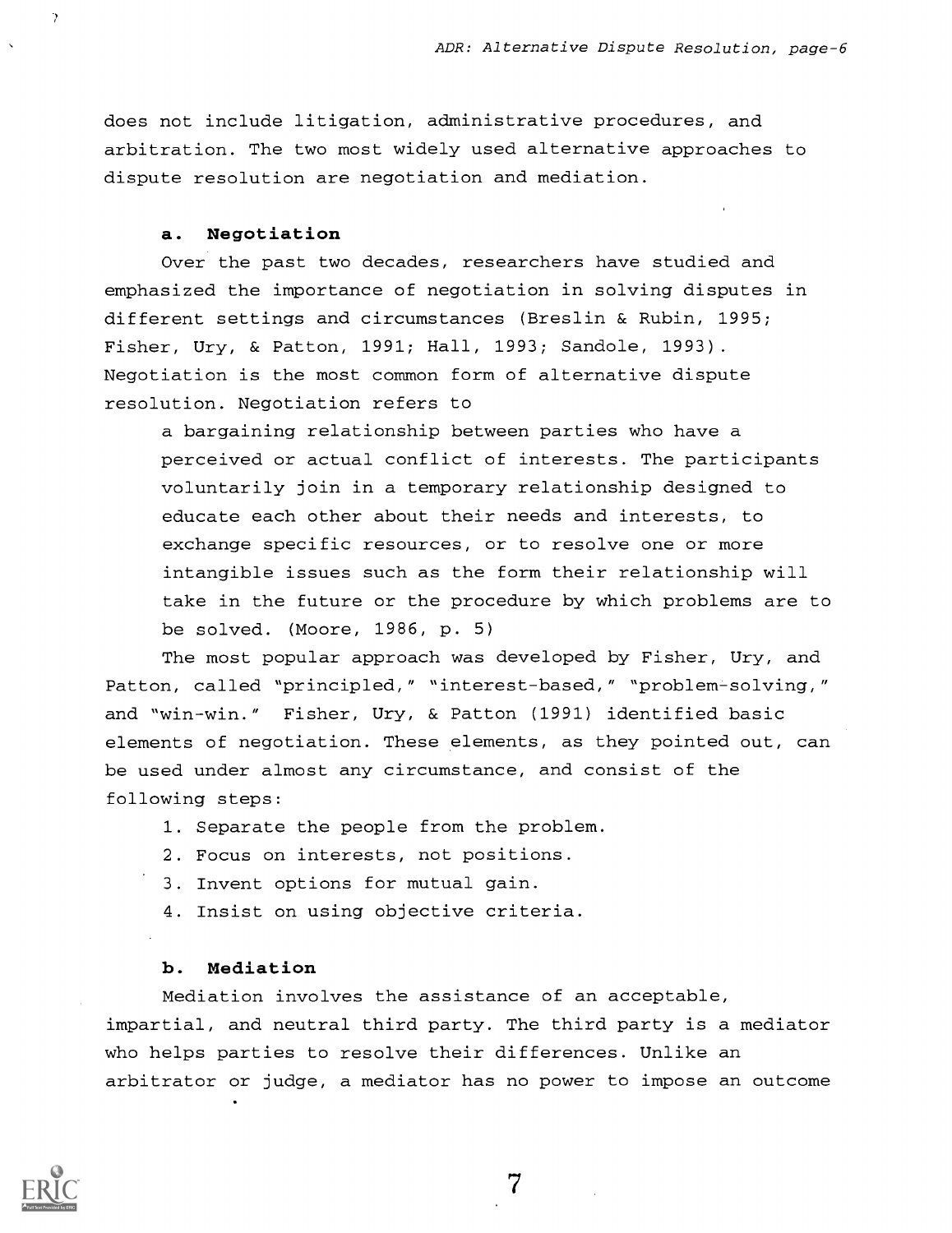on disputing parties. Mediation refers to "the intervention into a dispute or negotiation by an acceptable, impartial, and neutral third party who has no authoritative decision-making power to assist disputing parties in voluntarily reaching their own mutually acceptable settlement of issues in dispute" (Moore, 1986, p. 14). Since mediation means the involment of a third party, the selection and role of a mediator are crucial. Selection of a mediator should be carefully considered and should have some prerequisites: impartiality, neutrality, process skills, and ability to handle sensitive information (Carpenter & Kennedy, 1988; Moore, 1986; Susskind & Cruikshank, 1987) . The role of mediator includes serving as the opener of communication channels, the legitimizer, the process facilitator, the resource expander, the problem explorer, the agent of reality, the scapegoat, and the leader (American Arbitration Association as quoted in Moore, 1986) . In the dispute resolution process, the mediator plays a crucial role. It works because he or she depersonalizes issues, handles emotions, observes and comments, and provides model behavior and negotiation techniques. The timing for the intervention of a mediator is also important. Carpenter & Kennedy (1988, p. 189) suggest that in the following conditions, a mediator is needed: (1) when negotiation is deadlocked; (2) when the parties need help in establishing communication; (3) when sensitive information is involved; (4) when negotiation is threatened by disagreements inside groups; and (5) when a process is not working. In many instances, a mediator works well because people expect change when a third party enters.

# Implications for Educational Settings

Violence and dispute in schools have become reality and part of life (Curcio & First, 1993; DeJong, 1994; Girard & Koch, 1996; Katz & Lawyer, 1993, 1994; Lantieri & Patti, 1996; McCormick, 1988; McCuen, 1995; Morse & Ivey, 1996) . The causes of the conflict in schools include a steady rise in general environmental violence, changes in the family environment, economic and



ÿ.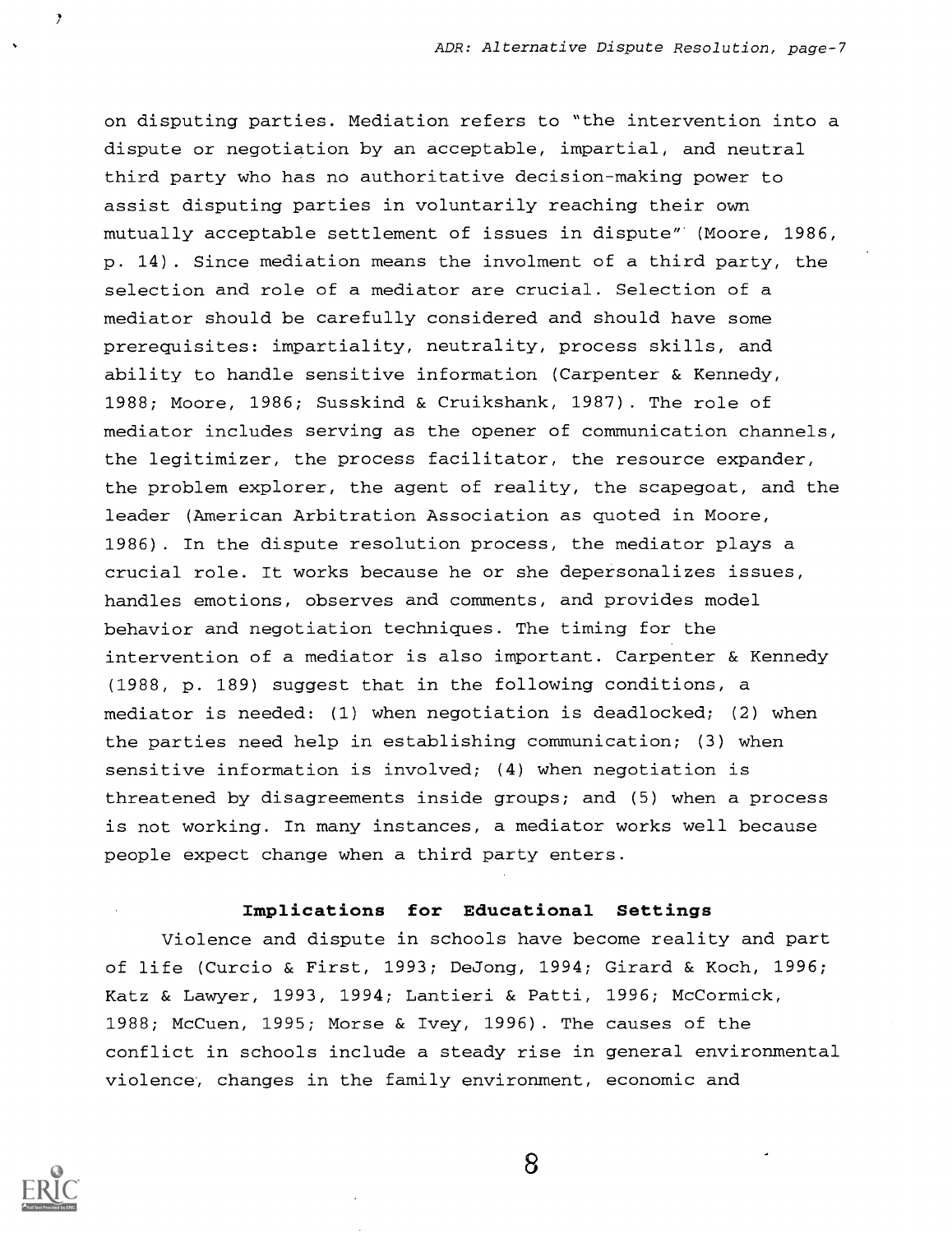demographic shifts, poor self-esteem, institutional racism and discrimination, violence associated with drug and alcohol use, and the proliferation'and use of handguns (Sherman, 1994).

When conflict within schools is inevitable as within any organization, ways must be found to manage the dysfunctional affects of conflict. Conflict must be, at least, managed effectively if all conflict cannot be solved. Adversarial relationships are not productive in school settings; rather, cooperation is to be fostered. People need to be able to work together on behalf of students. Schools need to help staff members and students develop skills and attitudes which will lead to conflict management behaviors. Alternative dispute resolution models emphasize problem solving with all parties participating in efforts to find mutually acceptable options to the issues in a dispute and to deal with the conflict. Furthermore, alternative approaches can provide a different framework and mode of thinking in solving disputes among parties.

Such alternative approaches have been employed with students in order to help young people gain skills that will enable them to deal with conflict in ways that are not violent or adversarial (see Girard & Koch, 1996; Mediation in the Schools, 1985; Wilburn & Bates, 1997) . Instead of relying on the traditional systems of dispute resolution, the process of mediation, especially peer mediation, will create an environment where adults and students come together to discuss the issues that they are facing by using ADR models. According to Girard & Koch (1996, p. xvii), "conflict resolution programs in schools, particularly peer mediation models, have proliferated in elementary and secondary schools throughout the United States, and college campuses have experimented with ombudsperson positions, peer mediation, and staff training in conflict resolution."

There are few studies concerning the role of ADR in schools. Dejong (1994) emphasized the importance of expanding peer mediation programs from individual classrooms and schools into the larger arenas of neighborhoods to solve school-based violence. The



 $\Theta$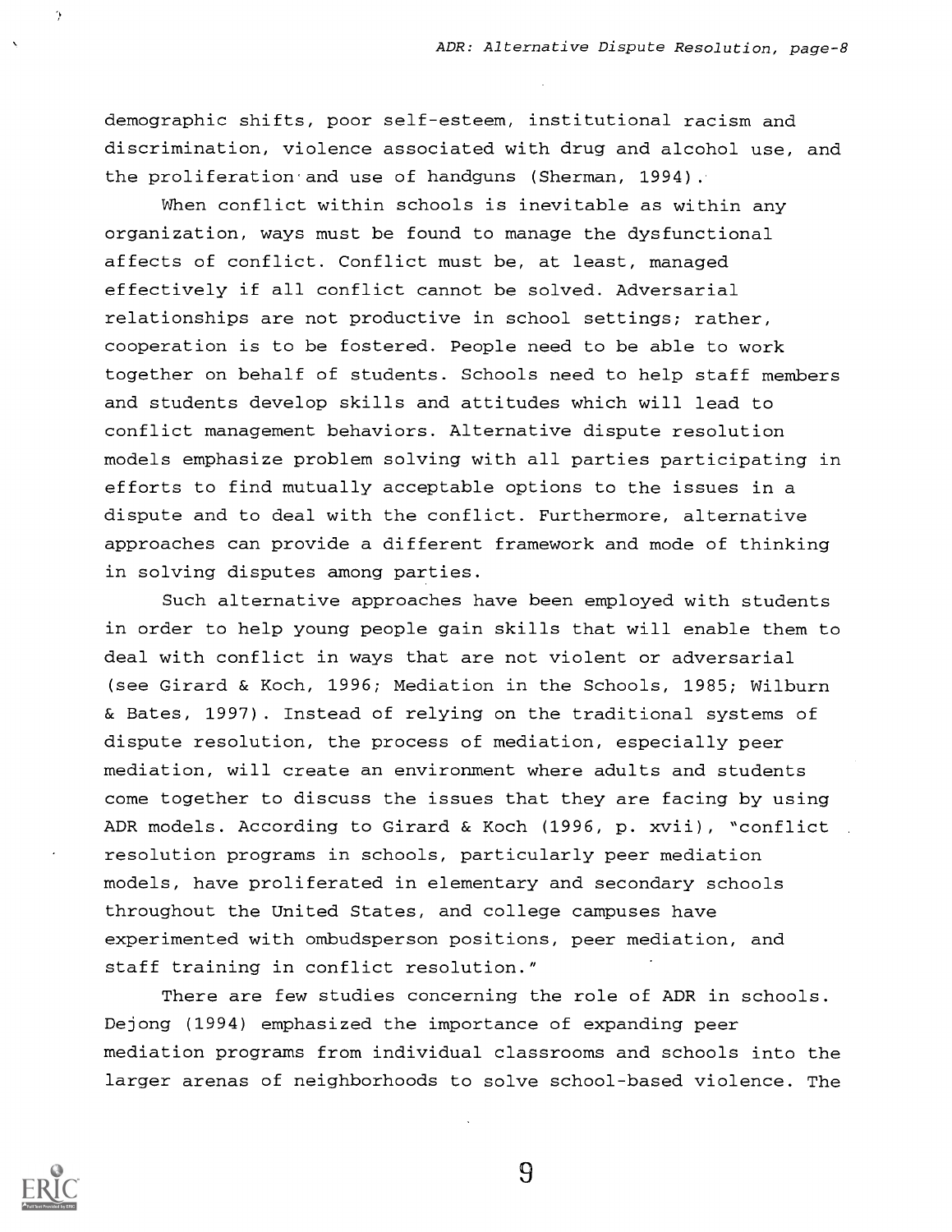author believes that conflict resolution principles such as active listening, expression of feeling, perceptive-taking, cooperation, negotiation, and how to interrupt expressions of bias must be taught to teachers, students, and parents. Moore & Batiste (1994) emphasized the importance of nonviolent conflict resolution programs to provide needed skills and techniques designed to promote communication, understanding, problem solving, critical thinking, and self-esteem. Munoz & Tan (1994) specifically discussed the importance of applying alternative dispute resolution principles and skills to nontraditional centers such as those working with community policing officers, youth workers, and young people in a retreat format. In addition to using ADR principles and techniques in resolving school-based disagreements, ADR can also be useful tool in addressing the issues and disputes between school administration and teacher unions.

# Summary and Conclusion

The limitations of traditional dispute resolution processes indicate that we need alternative methods of dispute resolution. Negotiation and mediation are two alternative models in understanding, analyzing, and resolving disputes in educational organizations. These alternative dispute resolution models emphasize informality, face to face communication, problem-solving orientation, participation by the parties to the process, decisions made by consensus, and, if necessary, third party assistance. These characteristics of ADR distinguish itself from other traditional approaches and provide more flexible processes with less transaction costs, high satisfaction with outcomes, and positive relationships as well as durable solutions.

ADR models provide an appropriate framework for solving disputes in educational settings. In order to be successful in using alternative conflict resolution approaches in schools, prior training and hard work is required because schools are peopled organizations which are shaped by human emotion and interpersonal relations. According to Girard & Koch (1996, p. 77), for an



 $10\,$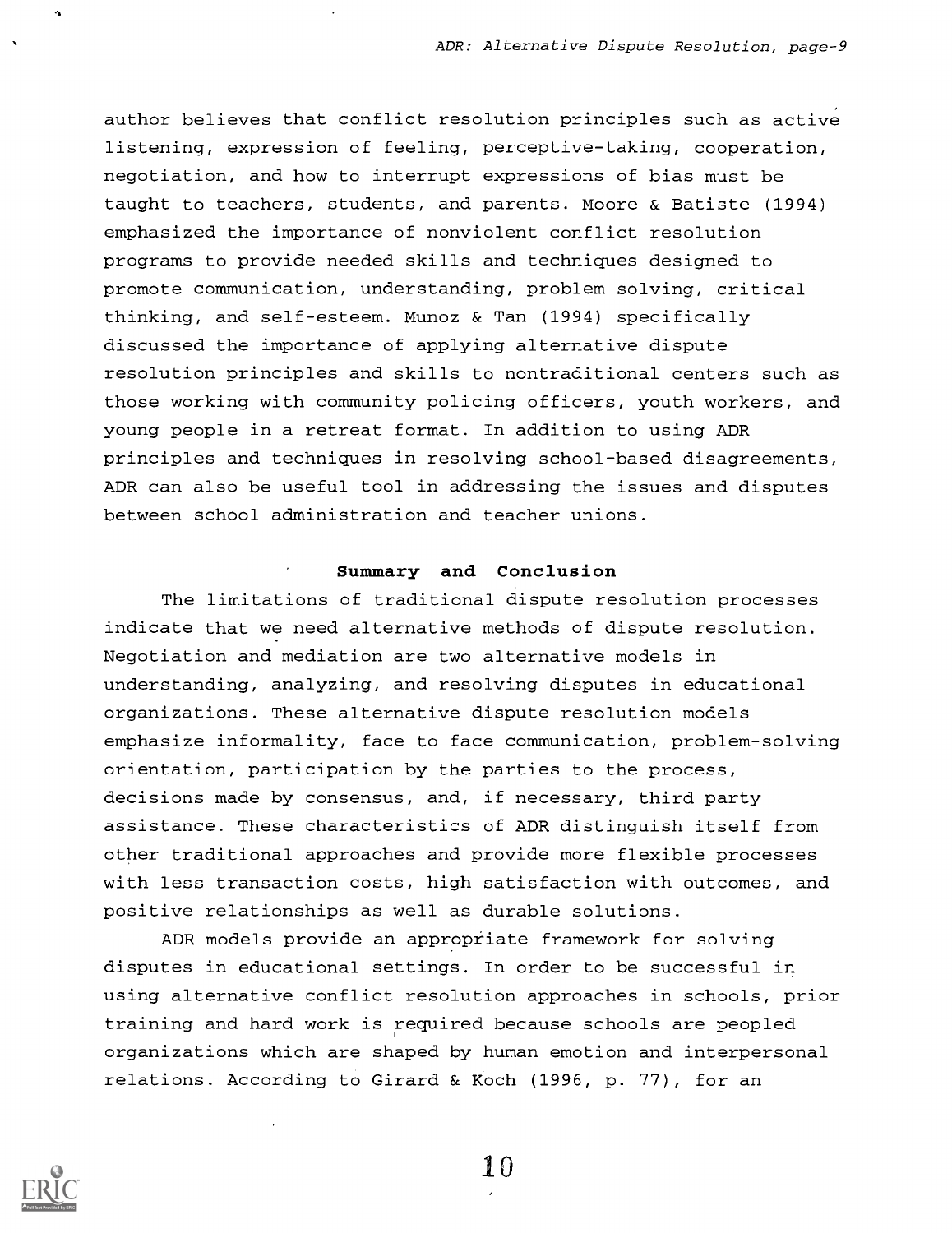effective practice of these models in schools, "conflict resolution processes-negotiation, mediation, and consensus building-need to be studied, observed, modeled, and practiced before they can be effectively utilized." ADR has outstanding implications for educational settings where violence and dispute increase everyday. We cannot predict than in the 21st century, school will be safer than today. What we can predict is that with alternative approaches we can create an environment where students communicate each other and solve their disputes on a face to face basis and in an informal environment.



ņ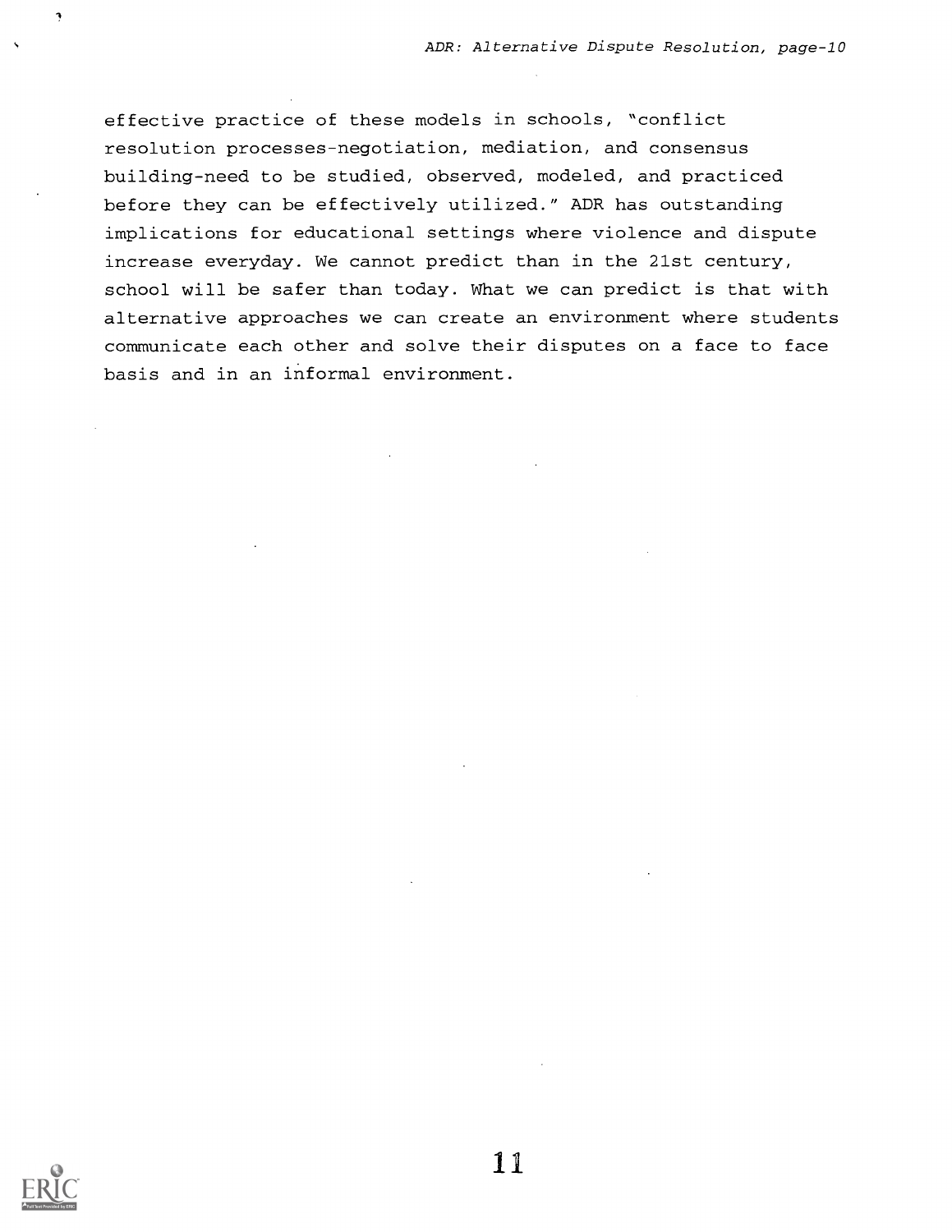#### References

American Bar Association. (1989) . Alternative dispute resolution: An ADR Primer. Washington, D.C: American Bar Association.

Bingham, G. (1986). Resolving environmental disputes: A decade of experience. Washington, D.C: The Conservation Foundation.

Breslin, J. W., & Rubin, J. Z. (Eds.). (1995). Negotiation theory and practice. Cambridge, MA: The Program on Negotiation at Harvard Law School.

Carpenter, S. L., & Kennedy, W. J. D. (1988). Managing public disputes: A practical guide to handling conflict and reaching agreements. San Francisco, CA: Jossey-Bass.

Coser, L.A. (1956) . The functions of social conflict. New York, NY: The Free Press.

Curcio, J. L., & First, P. F. (1993). Violence in the schools: How to proactively prevent and defuse it. Newbury Park, CA: Corwin Press.

DeJong, W. (1994). School-based violence prevention: From the peaceable school to the peaceable neighborhood. NIDR Forum, 25, 8- 14

Fisher, R., Ury, W., & Patton, B. (1991). Getting to yes: Negotiating agreement without giving in. New York, NY: Penguin Books.

Girard, K., Koch, S. J. (1996). Conflict resolution in the schools: A manual for educators. San Francisco, CA: Jossey-Bass.

Goldberg, S. B., Sander F. E. A., & Rogers, N. H. (1992). Dispute resolution: Negotiation, mediation, and other processes. Boston, Mass: Little, Brown and Company.

Hall, L. (Ed.). (1993). Negotiation: Strategies for mutual gain. Newbury Park, CA: Sage.

Himes, J. S. (1980). Conflict and conflict management. Athens, GA: The University of Georgia Press.

Ide, W., III. (1993). ADR: A giant step toward future. Dispute Resolution Journal, 8(4), 20-24.

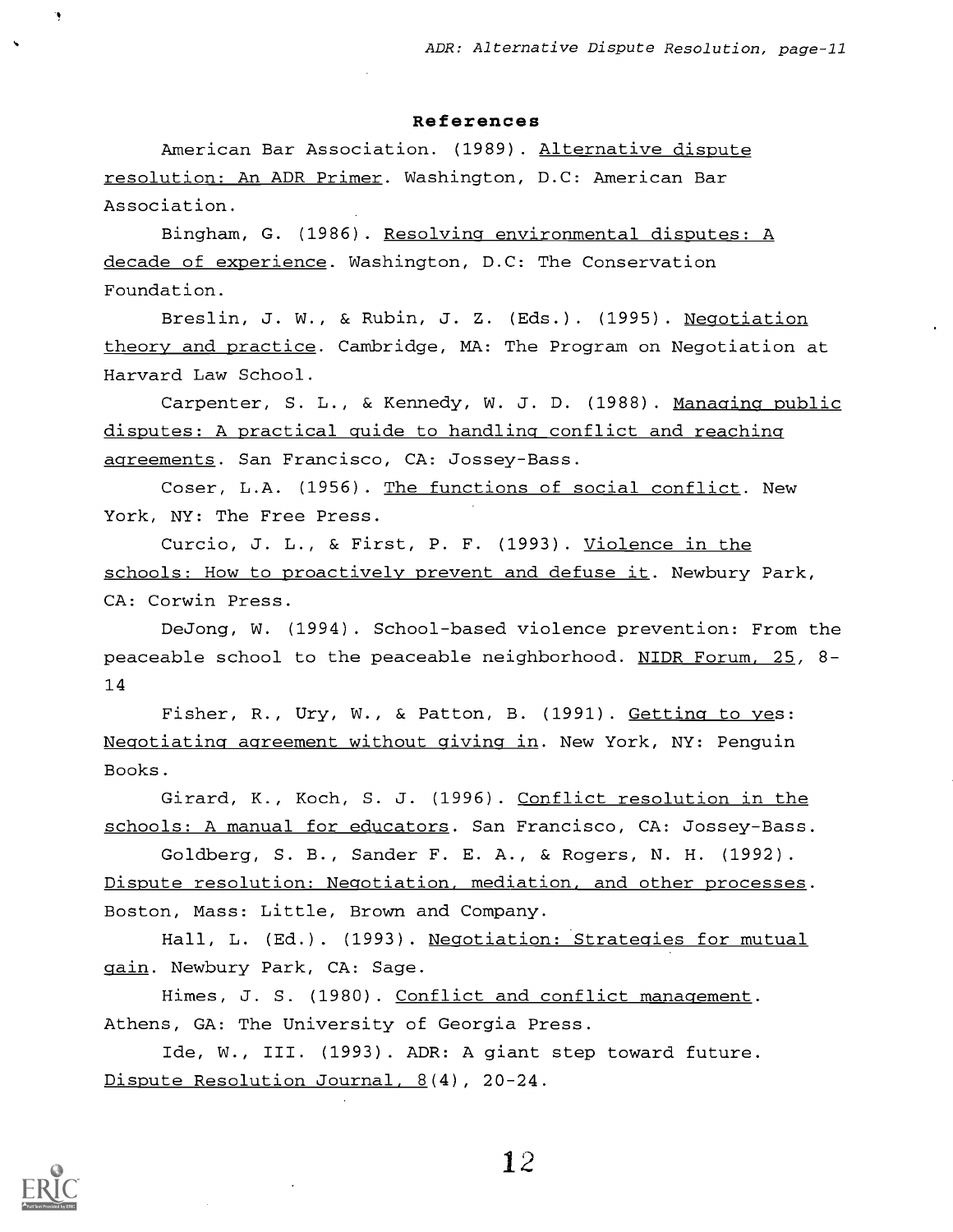Katz, N. H., & Lawyer, J. W. (1993) . Conflict resolution: Building bridges. Newbury Park, CA: Corwin Press.

Katz, N. H., & Lawyer, J. W. (1994). Preventing and managing conflict in schools. Thousand Oaks, CA: Corwin Press.

Lantieri, L., & Patti, J. (1996). Waging peace in our schools. Boston, MA: Beacon Press.

McCormick, M. M. (1988) . Mediation in the schools: An evaluation of the Wakefield pilot peer-mediation program in Tucson, Arizona. (n.p.) : American Bar Association.

McCuen, G. E. (1995) . Children of violence in America: Ideas in conflict. Hudson, WI: Gary McCuen Publications.

McDermott, E. P., & Berkeley, A. E. (1996) . Alternative dispute resolution in the workplace: Concepts and techniques for human resource executives and their counsel. Westport, CT: Quorum Books.

Mediation in the Schools. (1985) . A report/ directory/ bibliography. Washington, D.C: National Association for Mediation in Education, National Institute for Dispute Resolution, & American Bar Association Special Committee on Dispute Resolution Public Services Division.

Mills, M. K. (Ed.). (1991). Alternative dispute resolution in the public sector. Chicago, IL: Nelson-Hall.

Moore, C. W. (1986). The mediation process: Practical strategies for resolving conflict. San Francisco, CA: Jossey-Bass.

Moore, P., & Batise, D. (1994) . Preventing youth violence: Prejudice elimination and conflict resolution programs. NIDR Forum, 25, 15-19.

Morse, P. S., & Ivey, A. E. (1996). Face to face: communication and conflict resolution in the schools. Thousand Oaks, CA: Corwin Press.

Munoz, S., & Tan, N. (1994). Organizing police-youthcommunity dialogues to prevent violence. NIDR Forum, 24, 20-24.

Sandole, D. J. D., & Merwe, H. (1993). Conflict resolution theory and practice: Integration and application. Manchester, UK: Manchester University Press.

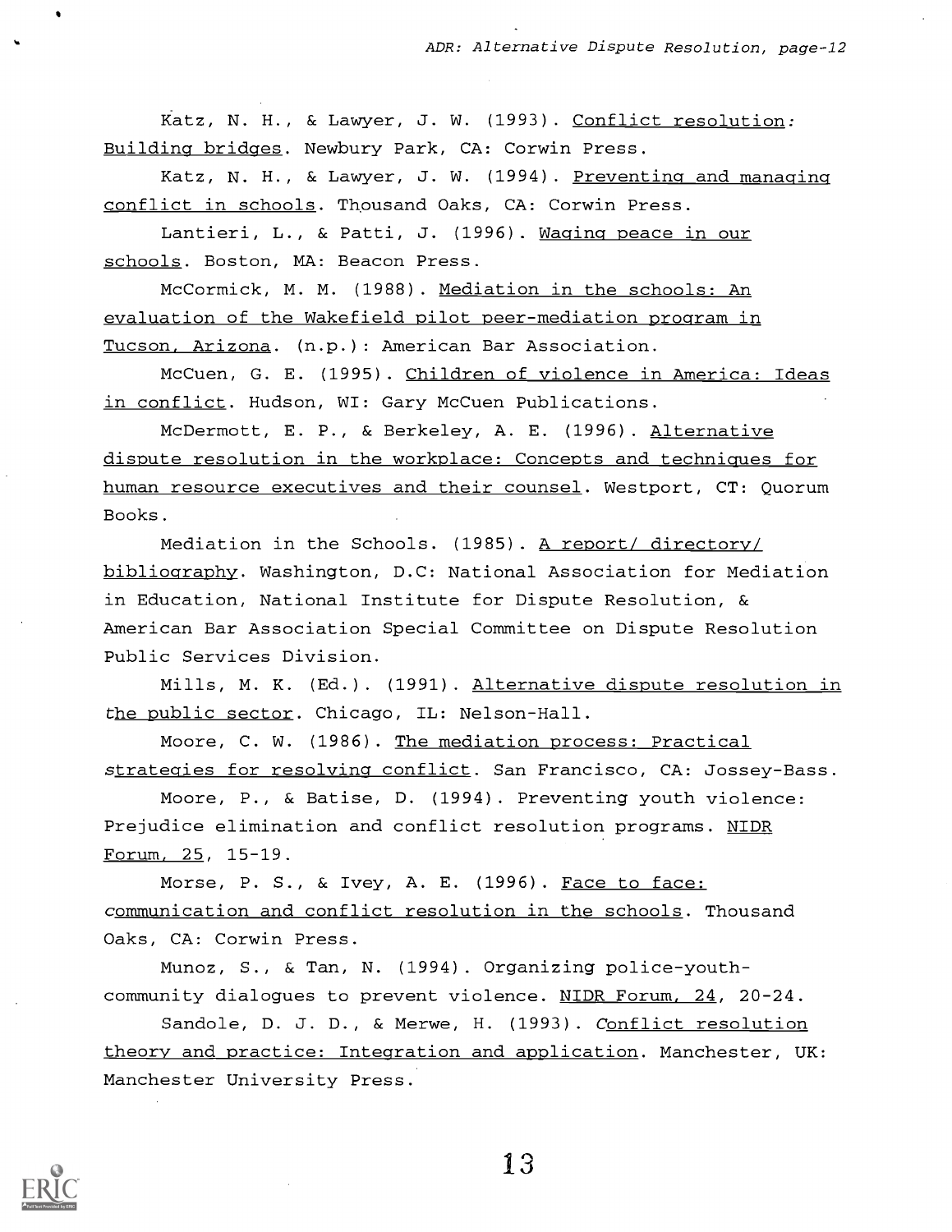Schellenberg, J. A. (1996). Conflict resolution: Theory, research, and practice. New York, NY: State University of New York Press.

Scimecca, J. A. (1993) . Theory and alternative dispute resolution: A contradiction in terms. In D. J. D. Sandole, H. van der Merve, Conflict resolution theory and practice: Integration and application (pp. 211-221). Manchester, UK: Manchester University Press.

Sherman, R. F. (1994) . Dispute resolution: Providing for positive youth development and prevention of violence. NIDR Forum,  $25, 1-7.$ 

Stephenson, M. 0., & Pops, G. M. (1991) . Public administrators and conflict resolution: Democratic theory, administrative capacity, and the case of negotiated rule-making, In M. K. Mills, (Ed.) Alternative dispute resolution in the public sector (pp. 13-25) . Chicago, IL: Nelson-Hall.

Susskind, L., & Cruikshank, J. (1987). Breaking the impasse: Consensual approaches to resolving public disputes. New York, NY: Basic Books.

Wilburn, K. 0., &-Bates, L. (1997). Conflict resolution in America's schools. Dispute Resolution Journal, 52(1), 87-71.

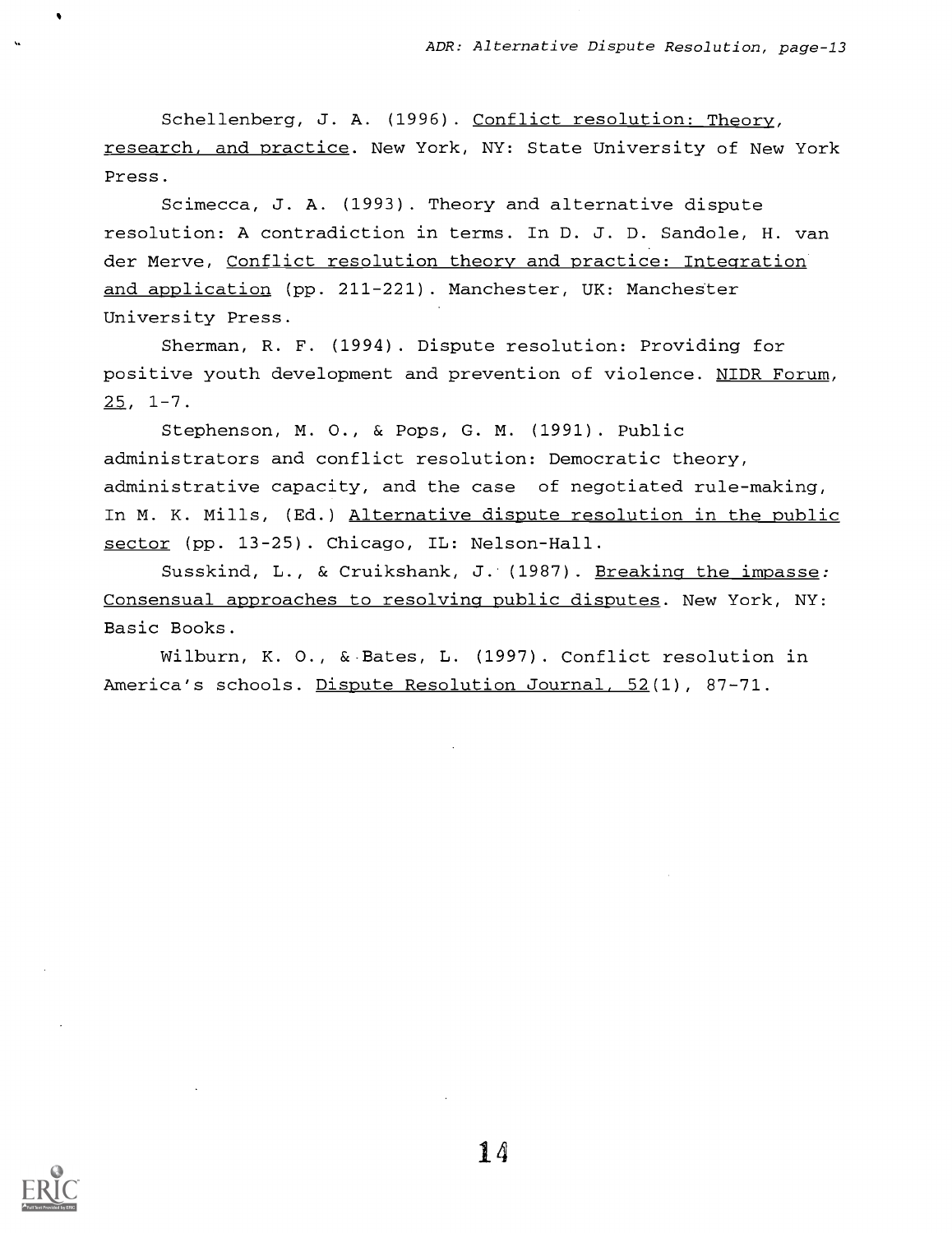| 1. Continuum of Conflict Management and Resolution Approaches.<br>Figure | Nonviolent Violence<br>action<br>direct<br>Legislative                       |             | Extralegal<br>decision<br>making<br>coerced                           |                                                                                                 | CA: Jossey-                 | م<br>پ<br>$\frac{1}{2}$ |
|--------------------------------------------------------------------------|------------------------------------------------------------------------------|-------------|-----------------------------------------------------------------------|-------------------------------------------------------------------------------------------------|-----------------------------|-------------------------|
|                                                                          | decision<br>decision<br>Judicial                                             |             | Legal (public).<br>authoritative<br>third-party<br>decision<br>making |                                                                                                 | Francisco,                  |                         |
|                                                                          | Administrative Arbitration<br>decision                                       | $\lambda_i$ | third-party<br>decision<br>making<br>Private                          | The mediation process: Practical<br>likelihood of win-lose<br>Increased coercion and<br>outcome | conflict. San               |                         |
|                                                                          | Mediation<br>Negotiation<br>and problem<br>discussion<br>Informal<br>solving |             | decision<br>making<br>Private<br>parties<br><b>z</b>                  | resolving<br>C. $W - (1986)$ .<br>for<br>strategies<br>Source: Moore,                           | $\frac{1}{2}$<br>ۼ<br>Bass. | $\frac{1}{2}$           |
|                                                                          | avoidance<br>Conflict                                                        |             |                                                                       |                                                                                                 |                             | $\mathbf{I}$            |

ERIC

 $\epsilon'$ 

 $\ddot{\phantom{1}}$